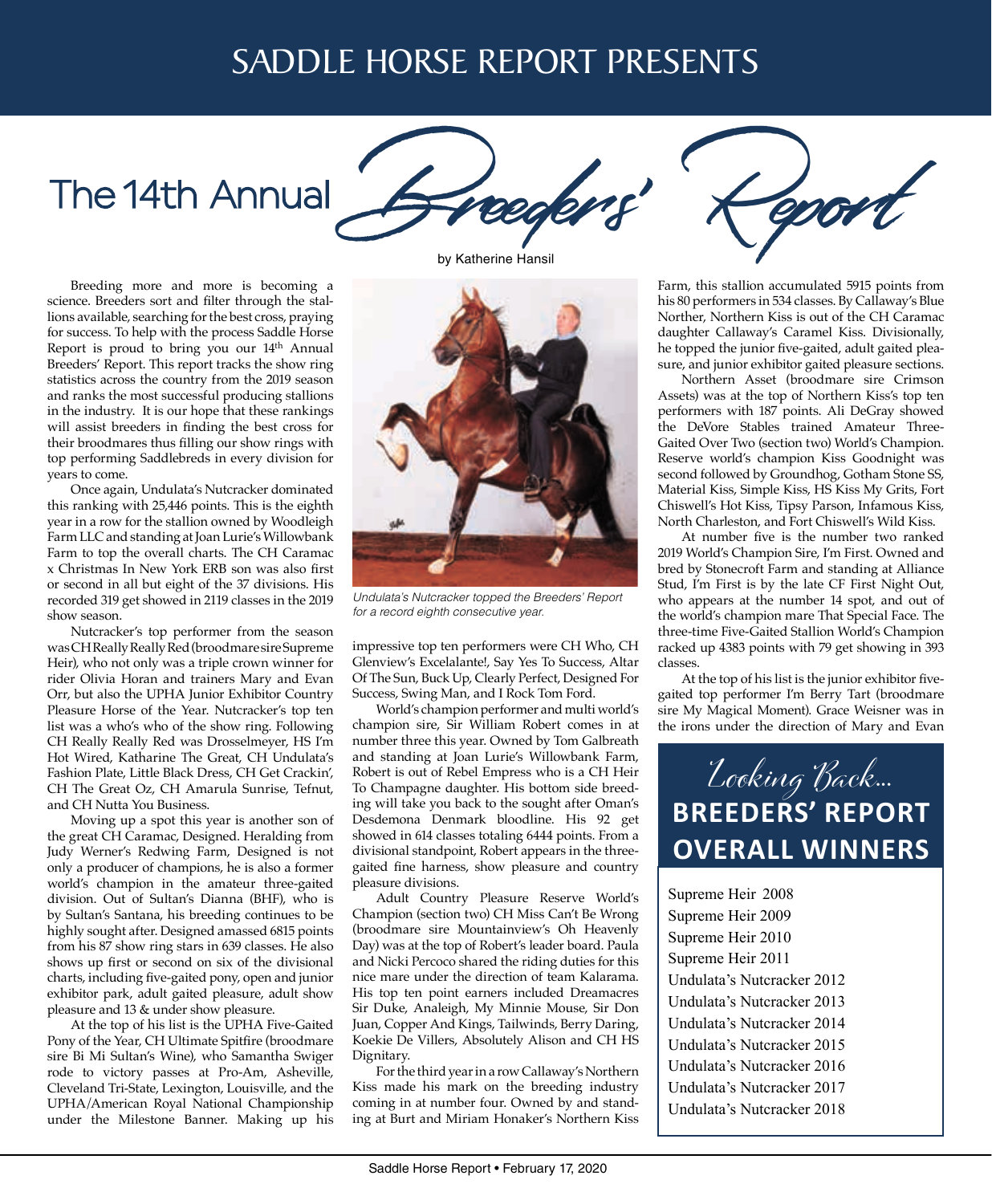#### **BREEDERS' REPORT**

Orr for top ribbons in show rings at Raleigh, River Ridge, Asheville, Shenandoah, Blue Ridge, and the Kentucky State Fair. Other standouts included Our First Million, I'm Ziggy Stardust, First Encore, First Lieutenant, Fox Grape's Top Trend, He's Divine, Super Scandal, Co Co First, and I'm Vegas.

Remaining in the top ten for the third year in a row was Undulata's Heir Apparent sliding in at number six with 4200 points. Sixty-one offspring earned the point total in 408 classes for the Undulata's Nutcracker son who is out of the multititled CH An Heir About Her (BHF). Divisionally, the number six stallion captured the number two spots in the amateur three-gaited, park pleasure and country pleasure driving divisions. Heir Apparent is owned, bred and standing at Ever Glades Farm in Kansas City, Missouri.

Among the top ten Heir Apparent performers in the point totals were Rusty Barrett's country pleasure driving partner Whispered Warning (broodmare sire Adriatic) followed by Grand Gesture, Reedann's Royal Gossip, Soquili's Good Time Charlie LLC, Star's Heavenly Heir, Seven Oaks Heir Show, For No Apparent Reason, Pumps And Pearls, Seamus Heaney and Forever Heaven. Callaway Hills' late world's champion Callaway's Blue Norther still has a hold on the top ten as he finished at number seven this year for Tony

Weldon. The son of CH Will Shriver and Royally Blue scored 3,653 points from 48 offspring in 345 classes. Blue Norther also appeared on the divisional charts as the junior exhibitor five-gaited number two producing sire.

Two hundred thirty-two of Blue Norther's points came from Alyssa Lopez-Northcutt's country hunter pleasure campaigner Callaway's Hot N Cold (broodmare sire CH Caramac). His second top performer was Callaway's Hang On To Your Heart followed by CH Callaway's Brioni, Callaway's Kiton, Callaway's Consider Me Gone, CH Callaway's Nachelle, Callaway's Almost Blue, Callaway's No Reservations, Callaway's Amberjack, Callaway's I'll Stand By You, and Callaway's Here Comes the Blue.

Moving up two spots this year was Trust Fund, who came in at number eight. Owned and managed by Bob Griffin, Trust Fund is by world's champion Attaché's Royal Assets out of the multiworld's champion mare CH Stonewall's Crimson & Clover. This year he captured 3527 points with his 43 sons and daughters showing in 323 classes.

The Junior Exhibitor Three-Gaited Park (section two) World's Champion Sugar Fund (broodmare sire Callaway's Blue Norther) was at the top of Trust Fund's chart. Dawson Archibald is the owner and rider of this Milestone trained champion. Also

| UP ZU UVERALL SIRES                |        |           |            |     |
|------------------------------------|--------|-----------|------------|-----|
| Sire<br>Rank                       | Points | # Classes | <b>APG</b> | Get |
| Undulata's Nutcracker<br>1.        | 25446  | 2119      | 79.8       | 319 |
| Designed<br>2.                     | 6815   | 639       | 78.3       | 87  |
| Sir William Robert<br>3.           | 6444   | 614       | 70         | 92  |
| Callaway's Northern Kiss<br>4.     | 5915   | 534       | 73.9       | 80  |
| I'm First<br>5.                    | 4383   | 393       | 55.5       | 79  |
| Undulata's Heir Apparent<br>6.     | 4200   | 408       | 68.9       | 61  |
| Callaway's Blue Norther<br>7.      | 3653   | 345       | 76.1       | 48  |
| <b>Trust Fun</b><br>8.             | 3527   | 323       | 82         | 43  |
| The Mystery Writer<br>9.           | 3506   | 314       | 92.3       | 38  |
| 10. Deep Blue                      | 3257   | 304       | 69.3       | 47  |
| 11. Tango's Parting Kiss           | 3201   | 291       | 64         | 50  |
| 12. I'm A New Yorker               | 3199   | 307       | 72.7       | 44  |
| 13. Desert's Supreme Memories      | 3132   | 269       | 78.3       | 40  |
| 14. CF First Night Out             | 2972   | 294       | 76.2       | 39  |
| 15. VHF The Licorice Drop Kid      | 2803   | 275       | 82.4       | 34  |
| 16. He's Born To Royalty           | 2775   | 245       | 89.5       | 31  |
| 17. (SA) Tomcat                    | 2702   | 259       | 52         | 52  |
| 18. Callaway's Guy Park            | 2673   | 267       | 62.2       | 43  |
| 19. Nutcracker's Nirvana           | 2566   | 235       | 52.4       | 49  |
| 20. Mountainview's Heir To Fortune | 2521   | 217       | 48.5       | 52  |
|                                    |        |           |            |     |

### **TOP 20 OVERALL SIRES**

### **TOP 10 OVERALL SIRES**

#### **Five-Gaited Sires**

- 1. Undulata's Nutcracker
- 2. Desert's Supreme Memories
- 3. Callaway's Northern Kiss
- 4. I'm First
- 5. He's Born To Royalty
- 6. Designed
- 7. Callaway's Blue Norther
- 8. My Royale Charm
- 9. Samur
- 10. Heir Emerald

#### **Three-Gaited Sires**

- 1. Undulata's Nutcracker
- 2. Sir William Robert
- 3. Designed
- 4. Mountainview's Heir To Fortune
- 5. Tango's Parting Kiss
- 6. Samur
- 7. Undulata's Heir Apparent
- 8. Seaforth's Billion Heir
- 9. Callaway's Northern Kiss
- 10. The Mystery Writer

#### **Fine Harness Sires**

- 1. Undulata's Nutcracker
- 2. Sir William Robert
- 3. Mountainview's Heir To Fortune
- 4. I'm A New Yorker
- 5. Joe Fabulous
- 6. Nutcracker's Nirvana
- 7. The Mystery Writer
- 8. Callaway's Blue Norther
- 9. Sir Silver Knight
- 10. I'm Lookin' For You

#### **Pleasure Sires**

- 1. Undulata's Nutcracker
- 2. Designed
- 3. Callaway's Northern Kiss
- 4. Sir William Robert
- 5. Undulata's Heir Apparent
- 6. Trust Fund
- 7. Callaway's Blue Norther
- 8. CF First Night Out
- 9. I'm First
- 10. Deep Blue

APG = Average Points Per Get